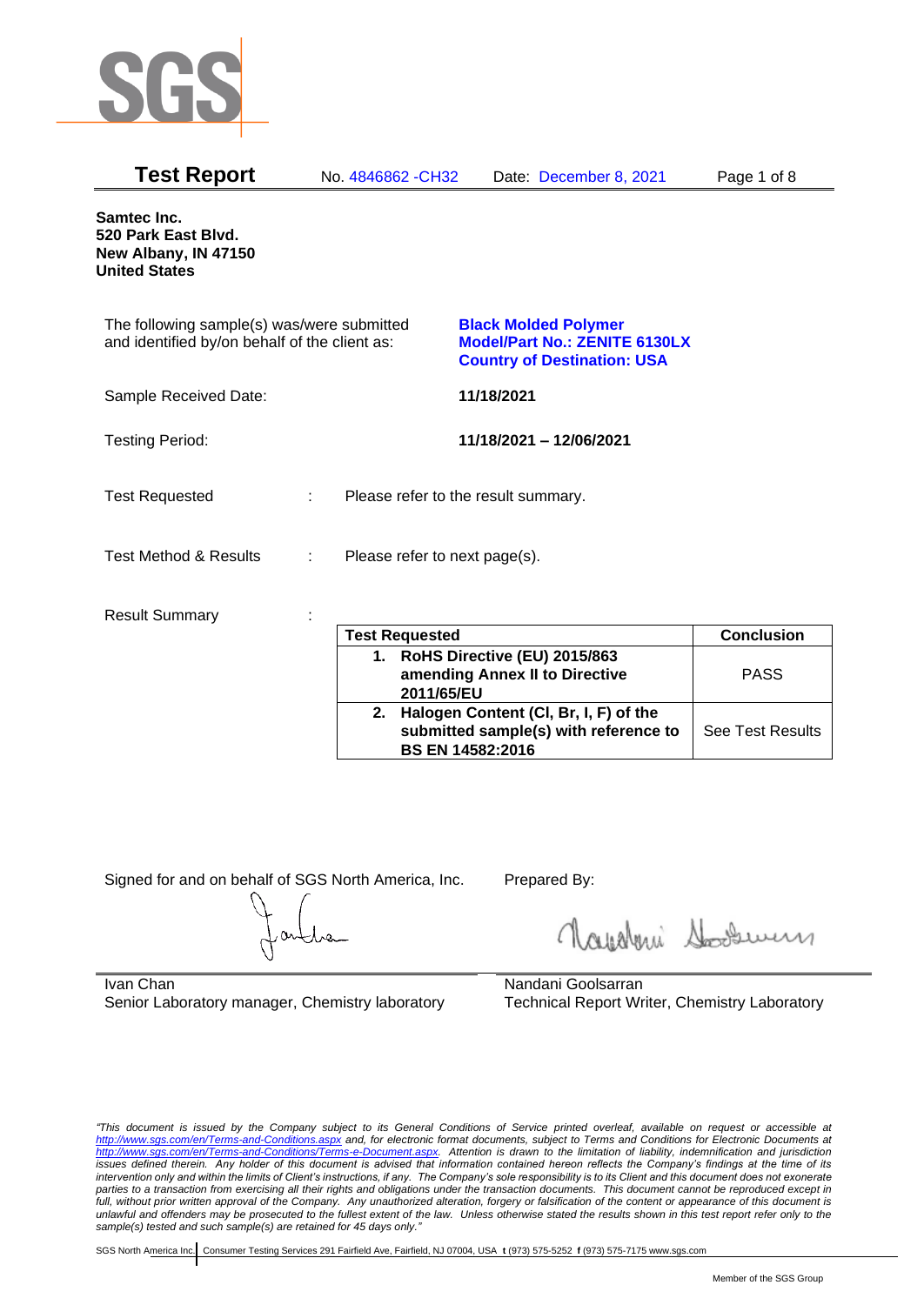

| <b>Test Report</b> | No. 4846862 - CH32 | Date: December 8, 2021 | Page 2 of 8 |
|--------------------|--------------------|------------------------|-------------|
|                    |                    |                        |             |

## **1. RoHS Directive (EU) 2015/863 amending Annex II to Directive 2011/65/EU**

### **Testing was done at an SGS Affiliate Laboratory:**

**Specimen SGS Sample ID Description No.** 1 HKT21-061445.032 Black plastic

### Remarks :

 $(1)$  1 mg/kg = 1 ppm = 0.0001%

(2) MDL = Method Detection Limit

- (3)  $ND = Not detected$  ( < MDL)
- (4) "-" = Not Regulated
- Test Method : With reference to IEC 62321-4:2013+A1:2017, IEC62321-5:2013, IEC62321-7-2:2017, IEC62321-6:2015 and IEC62321-8:2017, analyzed by ICP-OES, UV-Vis and GC-MS. (Decision Rule: please refer to appendix 1: Category 1)

| Test Item(s)                 | Limit | Unit  | <b>MDL</b>     | 032       |
|------------------------------|-------|-------|----------------|-----------|
| Cadmium (Cd)                 | 100   | mg/kg | $\mathbf{2}$   | <b>ND</b> |
| Lead (Pb)                    | 1,000 | mg/kg | $\overline{2}$ | <b>ND</b> |
| Mercury (Hg)                 | 1,000 | mg/kg | $\overline{2}$ | <b>ND</b> |
| Hexavalent Chromium (Cr(VI)) | 1,000 | mg/kg | 8              | <b>ND</b> |
| Sum of PBBs                  | 1,000 | mg/kg |                | <b>ND</b> |
| Monobromobiphenyl            |       | mg/kg | 5              | <b>ND</b> |
| Dibromobiphenyl              |       | mg/kg | 5              | <b>ND</b> |
| Tribromobiphenyl             |       | mg/kg | 5              | <b>ND</b> |
| Tetrabromobiphenyl           |       | mg/kg | 5              | <b>ND</b> |
| Pentabromobiphenyl           |       | mg/kg | 5              | <b>ND</b> |
| Hexabromobiphenyl            |       | mg/kg | 5              | <b>ND</b> |
| Heptabromobiphenyl           |       | mg/kg | 5              | <b>ND</b> |
| Octabromobiphenyl            |       | mg/kg | 5              | <b>ND</b> |
| Nonabromobiphenyl            |       | mg/kg | 5              | <b>ND</b> |
| Decabromobiphenyl            |       | mg/kg | 5              | <b>ND</b> |
| Sum of PBDEs                 | 1,000 | mg/kg |                | <b>ND</b> |
| Monobromodiphenyl ether      |       | mg/kg | 5              | <b>ND</b> |
| Dibromodiphenyl ether        |       | mg/kg | 5              | <b>ND</b> |
| Tribromodiphenyl ether       |       | mg/kg | 5              | <b>ND</b> |
| Tetrabromodiphenyl ether     |       | mg/kg | 5              | <b>ND</b> |
| Pentabromodiphenyl ether     |       | mg/kg | 5              | <b>ND</b> |

*"This document is issued by the Company subject to its General Conditions of Service printed overleaf, available on request or accessible at <http://www.sgs.com/en/Terms-and-Conditions.aspx> and, for electronic format documents, subject to Terms and Conditions for Electronic Documents at [http://www.sgs.com/en/Terms-and-Conditions/Terms-e-Document.aspx.](http://www.sgs.com/en/Terms-and-Conditions/Terms-e-Document.aspx) Attention is drawn to the limitation of liability, indemnification and jurisdiction issues defined therein. Any holder of this document is advised that information contained hereon reflects the Company's findings at the time of its intervention only and within the limits of Client's instructions, if any. The Company's sole responsibility is to its Client and this document does not exonerate parties to a transaction from exercising all their rights and obligations under the transaction documents. This document cannot be reproduced except in full, without prior written approval of the Company. Any unauthorized alteration, forgery or falsification of the content or appearance of this document is unlawful and offenders may be prosecuted to the fullest extent of the law. Unless otherwise stated the results shown in this test report refer only to the sample(s) tested and such sample(s) are retained for 45 days only."*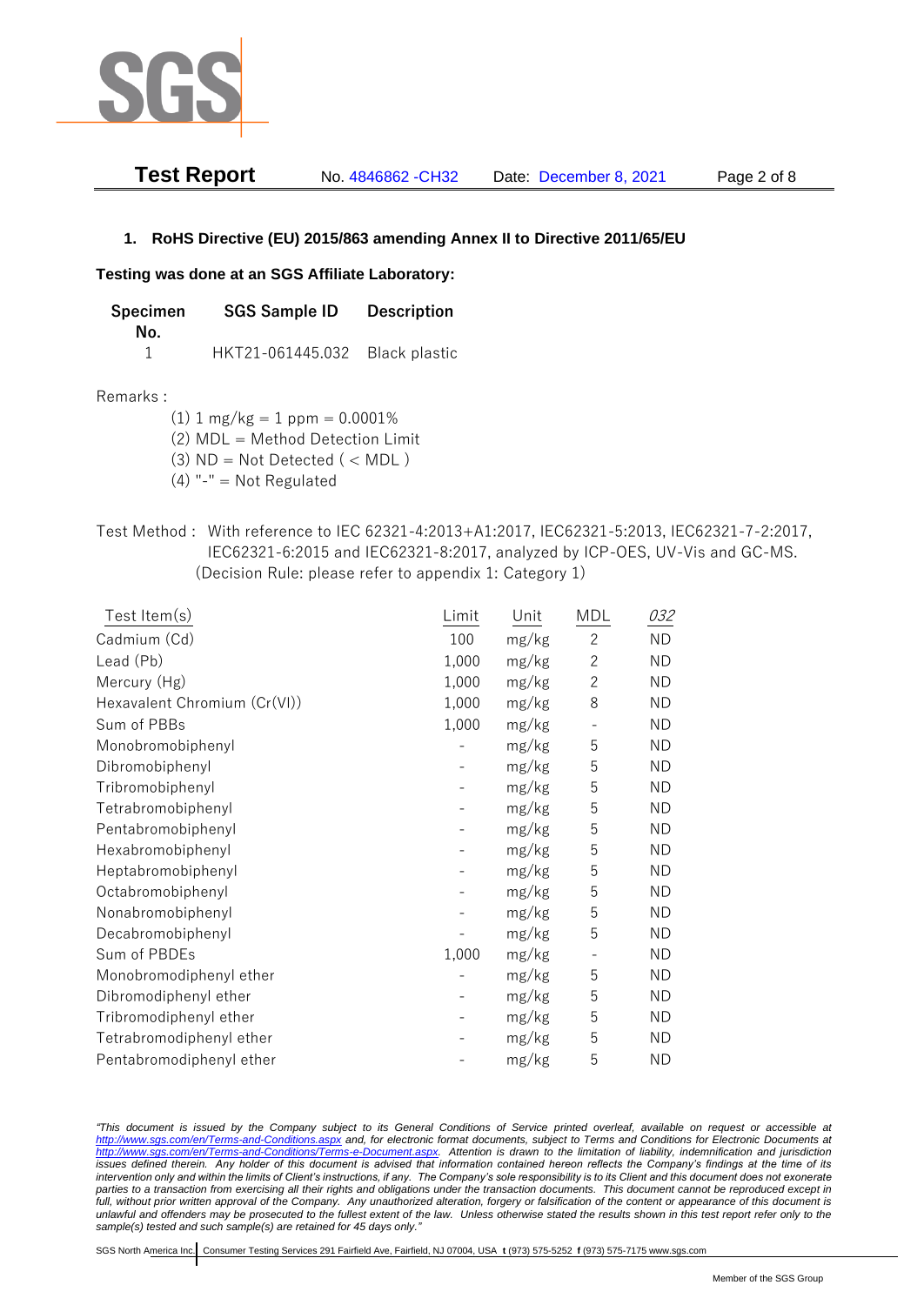

| <b>Test Report</b>                  | No. 4846862 - CH32           | Date: December 8, 2021 |     |           | Page 3 of 8 |  |
|-------------------------------------|------------------------------|------------------------|-----|-----------|-------------|--|
|                                     |                              |                        |     |           |             |  |
| Test Item $(s)$                     | Limit                        | Unit                   | MDL | 032       |             |  |
| Hexabromodiphenyl ether             |                              | mg/kg                  | 5   | <b>ND</b> |             |  |
| Heptabromodiphenyl ether            |                              | mg/kg                  | 5   | ND        |             |  |
| Octabromodiphenyl ether             | $\qquad \qquad \blacksquare$ | mg/kg                  | 5   | ND        |             |  |
| Nonabromodiphenyl ether             | -                            | mg/kg                  | 5   | ND        |             |  |
| Decabromodiphenyl ether             | -                            | mg/kg                  | 5   | ND        |             |  |
| Dibutyl Phthalate (DBP)             | 1,000                        | mg/kg                  | 50  | ND        |             |  |
| Benzylbutyl Phthalate (BBP)         | 1,000                        | mg/kg                  | 50  | ND        |             |  |
| Bis-(2-ethylhexyl) Phthalate (DEHP) | 1,000                        | mg/kg                  | 50  | ND        |             |  |
| Diisobutyl Phthalate (DIBP)         | 1,000                        | mg/kg                  | 50  | ΝD        |             |  |

Notes :

(1) The maximum permissible limit is quoted from RoHS Directive (EU) 2015/863. IEC 62321 series is equivalent to EN 62321 series [http://www.cenelec.eu/dyn/www/f?p=104:30:1742232870351101::::FSP\\_ORG\\_ID,FSP\\_LANG\\_](http://www.cenelec.eu/dyn/www/f?p=104:30:1742232870351101::::FSP_ORG_ID,FSP_LANG_ID:1258637,25) [ID:1258637,25](http://www.cenelec.eu/dyn/www/f?p=104:30:1742232870351101::::FSP_ORG_ID,FSP_LANG_ID:1258637,25)

# **2. Halogen**

# **Testing was done at an SGS Affiliate Laboratory:**

Test Method : With reference to EN 14582:2016, analysis was performed by IC.

| Test Item $(s)$ | Limit                    | Unit  | MDL | 032 |
|-----------------|--------------------------|-------|-----|-----|
| Fluorine (F)    | $\overline{\phantom{a}}$ | mg/kg | 50  | ΝD  |
| Chlorine (CI)   | $\overline{\phantom{0}}$ | mg/kg | 50  | ND  |
| Bromine (Br)    | $\overline{\phantom{0}}$ | mg/kg | 50  | ND  |
| lodine (I)      | $\qquad \qquad -$        | mg/kg | 50  | ND  |
|                 |                          |       |     |     |

Notes :

(1) The measurement report of the expanded uncertainty with confident level 95% by coverage factor k=2, is 20% for each analyte of Fluorine, Chlorine, Bromine and Iodine.

*<sup>&</sup>quot;This document is issued by the Company subject to its General Conditions of Service printed overleaf, available on request or accessible at <http://www.sgs.com/en/Terms-and-Conditions.aspx> and, for electronic format documents, subject to Terms and Conditions for Electronic Documents at [http://www.sgs.com/en/Terms-and-Conditions/Terms-e-Document.aspx.](http://www.sgs.com/en/Terms-and-Conditions/Terms-e-Document.aspx) Attention is drawn to the limitation of liability, indemnification and jurisdiction issues defined therein. Any holder of this document is advised that information contained hereon reflects the Company's findings at the time of its intervention only and within the limits of Client's instructions, if any. The Company's sole responsibility is to its Client and this document does not exonerate parties to a transaction from exercising all their rights and obligations under the transaction documents. This document cannot be reproduced except in full, without prior written approval of the Company. Any unauthorized alteration, forgery or falsification of the content or appearance of this document is unlawful and offenders may be prosecuted to the fullest extent of the law. Unless otherwise stated the results shown in this test report refer only to the sample(s) tested and such sample(s) are retained for 45 days only."*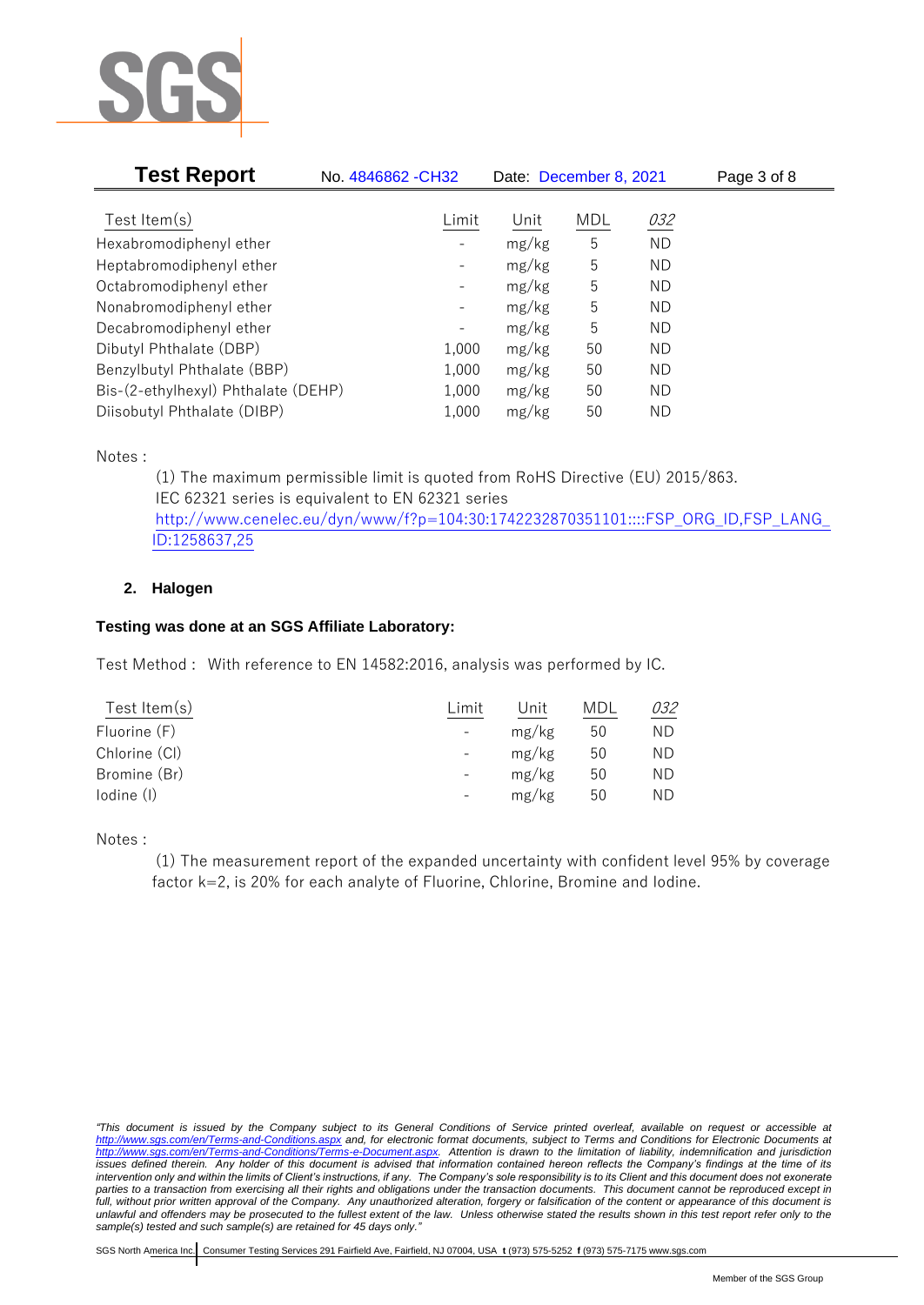

**Test Report** No. 4846862 -CH32 Date: December 8, 2021 Page 4 of 8

#### Appendix 1

| Category                | Decision Rule Statement                                                                                                                                                                                                                                                                                                                                                                                                                                                                                                                                                                                                                                                                                                                                                                                                                                                                                                                                                                                                                                                                                                                                                                                                                                                                                                                                                                                                                                                                                           |  |
|-------------------------|-------------------------------------------------------------------------------------------------------------------------------------------------------------------------------------------------------------------------------------------------------------------------------------------------------------------------------------------------------------------------------------------------------------------------------------------------------------------------------------------------------------------------------------------------------------------------------------------------------------------------------------------------------------------------------------------------------------------------------------------------------------------------------------------------------------------------------------------------------------------------------------------------------------------------------------------------------------------------------------------------------------------------------------------------------------------------------------------------------------------------------------------------------------------------------------------------------------------------------------------------------------------------------------------------------------------------------------------------------------------------------------------------------------------------------------------------------------------------------------------------------------------|--|
| $\overline{1}$          | The decision rule for conformity reporting is based on the non-binary statement with guard band (is<br>equal to the expanded measurement uncertainty with a 95% coverage probability, w = U95) in<br>ILAC-G8:09/2019 Clause 4.2.3.<br>"Pass - the measured value is within (or below / above) the acceptance limit, where the<br>А.<br>acceptance limit is below / above to the quard band." or "Pass - The measured values were<br>observed in tolerance at the points tested. The specific false accept risk is up to 2.5%.".<br>"Conditional Pass - The measured values were observed in tolerance at the points tested.<br>В.<br>However, a portion of the expanded measurement uncertainty intervals about one or more<br>measured values exceeded / out of tolerance. When the measured result is close to the<br>tolerance, the specific false accept risk is up to 50%."<br>C.<br>"Conditional Fail - One or more measured values were observed out of tolerance at the<br>points tested. However, a portion of the expanded measurement uncertainty intervals about<br>one or more measured values were in tolerance. When the measured result is close to the<br>tolerance, the specific false reject risk is up to 50%.".<br>"Fail - the measured value is out of (or below / above) the tolerance limit added / subtracted<br>D.<br>to the quard band." or "Fail - One or more measured values were observed out of tolerance<br>at the points tested". The specific false reject risk is up to 2.5%. |  |
| $\overline{2}$          | The decision rule for conformity reporting is based on BS EN 1811:2011+A1:2015: Reference test<br>method for release of nickel from all post assemblies which are inserted into pierced parts of the<br>human body and articles intended to come into direct and prolonged contact with the skin in<br>Section 9.2 interpretation of results.                                                                                                                                                                                                                                                                                                                                                                                                                                                                                                                                                                                                                                                                                                                                                                                                                                                                                                                                                                                                                                                                                                                                                                     |  |
| $\overline{3}$          | The decision rule for conformity reporting is based on the general consideration of simple<br>acceptance as stated in ISO/IEC Guide 98-3: "Uncertainty of measurement - Part 3: Guide to the<br>expression of uncertainty in measurement (GUM 1995)", and more specifically for analytical<br>measurements to the EURACHEM/CITAC Guide 2012 "Quantifying Uncertainty in Analytical<br>Measurement <sup>*</sup>                                                                                                                                                                                                                                                                                                                                                                                                                                                                                                                                                                                                                                                                                                                                                                                                                                                                                                                                                                                                                                                                                                    |  |
| 4                       | The decision rule for conformity reporting is according to the IEC 62321-7-1 Edition 1.0 2015-09<br>Section 7: Table 1-(comparison to standard and interpretation of result)                                                                                                                                                                                                                                                                                                                                                                                                                                                                                                                                                                                                                                                                                                                                                                                                                                                                                                                                                                                                                                                                                                                                                                                                                                                                                                                                      |  |
| 5                       | The decision rule for conformity reporting is according to the IEC 62321-3-1 Edition 1.0 2013-06<br>Annex A.3 interpretation of result.                                                                                                                                                                                                                                                                                                                                                                                                                                                                                                                                                                                                                                                                                                                                                                                                                                                                                                                                                                                                                                                                                                                                                                                                                                                                                                                                                                           |  |
| 6                       | The decision rule for conformity reporting is according to the GB/T 26125-2011 Annex A to H                                                                                                                                                                                                                                                                                                                                                                                                                                                                                                                                                                                                                                                                                                                                                                                                                                                                                                                                                                                                                                                                                                                                                                                                                                                                                                                                                                                                                       |  |
| 7                       | The decision rule for conformity reporting is according to the requested specification or standard<br>(ASTM F963-17 section 4.3.5)                                                                                                                                                                                                                                                                                                                                                                                                                                                                                                                                                                                                                                                                                                                                                                                                                                                                                                                                                                                                                                                                                                                                                                                                                                                                                                                                                                                |  |
| $\overline{\mathbf{8}}$ | The decision rule for conformity reporting is according to the requested specification or standard<br>(AS/NZS ISO 8124 Part 3 section 4.2)                                                                                                                                                                                                                                                                                                                                                                                                                                                                                                                                                                                                                                                                                                                                                                                                                                                                                                                                                                                                                                                                                                                                                                                                                                                                                                                                                                        |  |
| Remark                  | If the decision rule is not feasible to be used and the uncertainty of the result is able to be provided,<br>the uncertainty range of the result will be shown in the report. Otherwise, only result will be shown<br>in the report.                                                                                                                                                                                                                                                                                                                                                                                                                                                                                                                                                                                                                                                                                                                                                                                                                                                                                                                                                                                                                                                                                                                                                                                                                                                                              |  |

*"This document is issued by the Company subject to its General Conditions of Service printed overleaf, available on request or accessible at <http://www.sgs.com/en/Terms-and-Conditions.aspx> and, for electronic format documents, subject to Terms and Conditions for Electronic Documents at [http://www.sgs.com/en/Terms-and-Conditions/Terms-e-Document.aspx.](http://www.sgs.com/en/Terms-and-Conditions/Terms-e-Document.aspx) Attention is drawn to the limitation of liability, indemnification and jurisdiction issues defined therein. Any holder of this document is advised that information contained hereon reflects the Company's findings at the time of its intervention only and within the limits of Client's instructions, if any. The Company's sole responsibility is to its Client and this document does not exonerate parties to a transaction from exercising all their rights and obligations under the transaction documents. This document cannot be reproduced except in full, without prior written approval of the Company. Any unauthorized alteration, forgery or falsification of the content or appearance of this document is unlawful and offenders may be prosecuted to the fullest extent of the law. Unless otherwise stated the results shown in this test report refer only to the sample(s) tested and such sample(s) are retained for 45 days only."*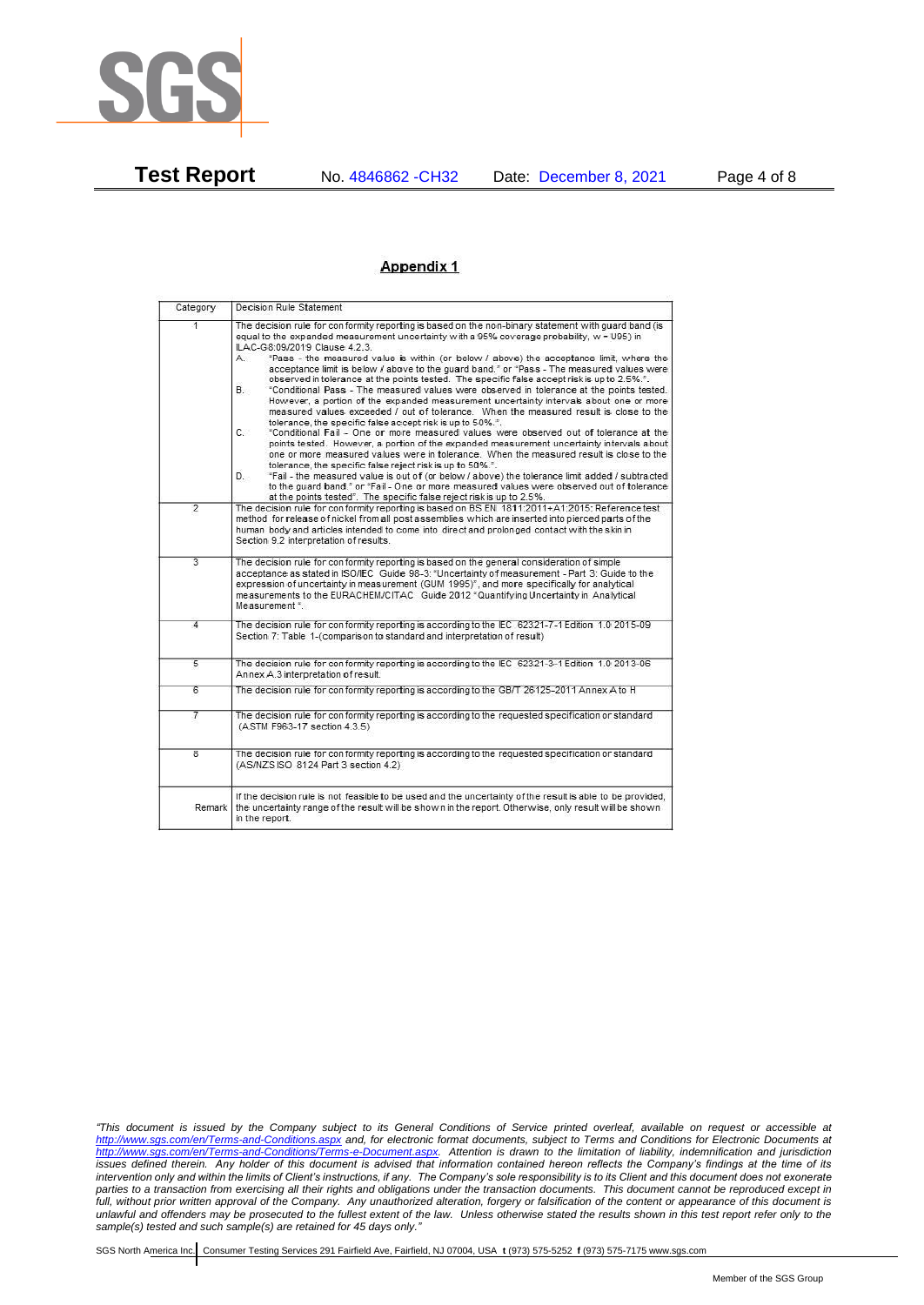

| <b>Test Report</b><br>No. 4846862 - CH32 | Date: December 8, 2021 | Page 5 of 8 |
|------------------------------------------|------------------------|-------------|
|------------------------------------------|------------------------|-------------|

Flowchart:



Note: 1) Boiling water test method was also performed for the analysis of Cr (VI) in metal sample.

The polymeric samples were dissolved totally by pre-conditioning method according to  $2)$ above flow chat for Cd, Pb and Hg contents analysis.

| Operator:      | Chiu Kan Yuen/ Tang Koon Pang (Acid digestion) |  |
|----------------|------------------------------------------------|--|
|                | Chiu Kan Yuen (Dry Ashing)                     |  |
|                | Nick Liu (Hexavalent Chromium)                 |  |
|                | Kent Wan (PBBs and PBDEs)                      |  |
| Section Chief: | Chan Chun Kit, Dickson                         |  |

*"This document is issued by the Company subject to its General Conditions of Service printed overleaf, available on request or accessible at <http://www.sgs.com/en/Terms-and-Conditions.aspx> and, for electronic format documents, subject to Terms and Conditions for Electronic Documents at [http://www.sgs.com/en/Terms-and-Conditions/Terms-e-Document.aspx.](http://www.sgs.com/en/Terms-and-Conditions/Terms-e-Document.aspx) Attention is drawn to the limitation of liability, indemnification and jurisdiction issues defined therein. Any holder of this document is advised that information contained hereon reflects the Company's findings at the time of its intervention only and within the limits of Client's instructions, if any. The Company's sole responsibility is to its Client and this document does not exonerate parties to a transaction from exercising all their rights and obligations under the transaction documents. This document cannot be reproduced except in full, without prior written approval of the Company. Any unauthorized alteration, forgery or falsification of the content or appearance of this document is unlawful and offenders may be prosecuted to the fullest extent of the law. Unless otherwise stated the results shown in this test report refer only to the sample(s) tested and such sample(s) are retained for 45 days only."*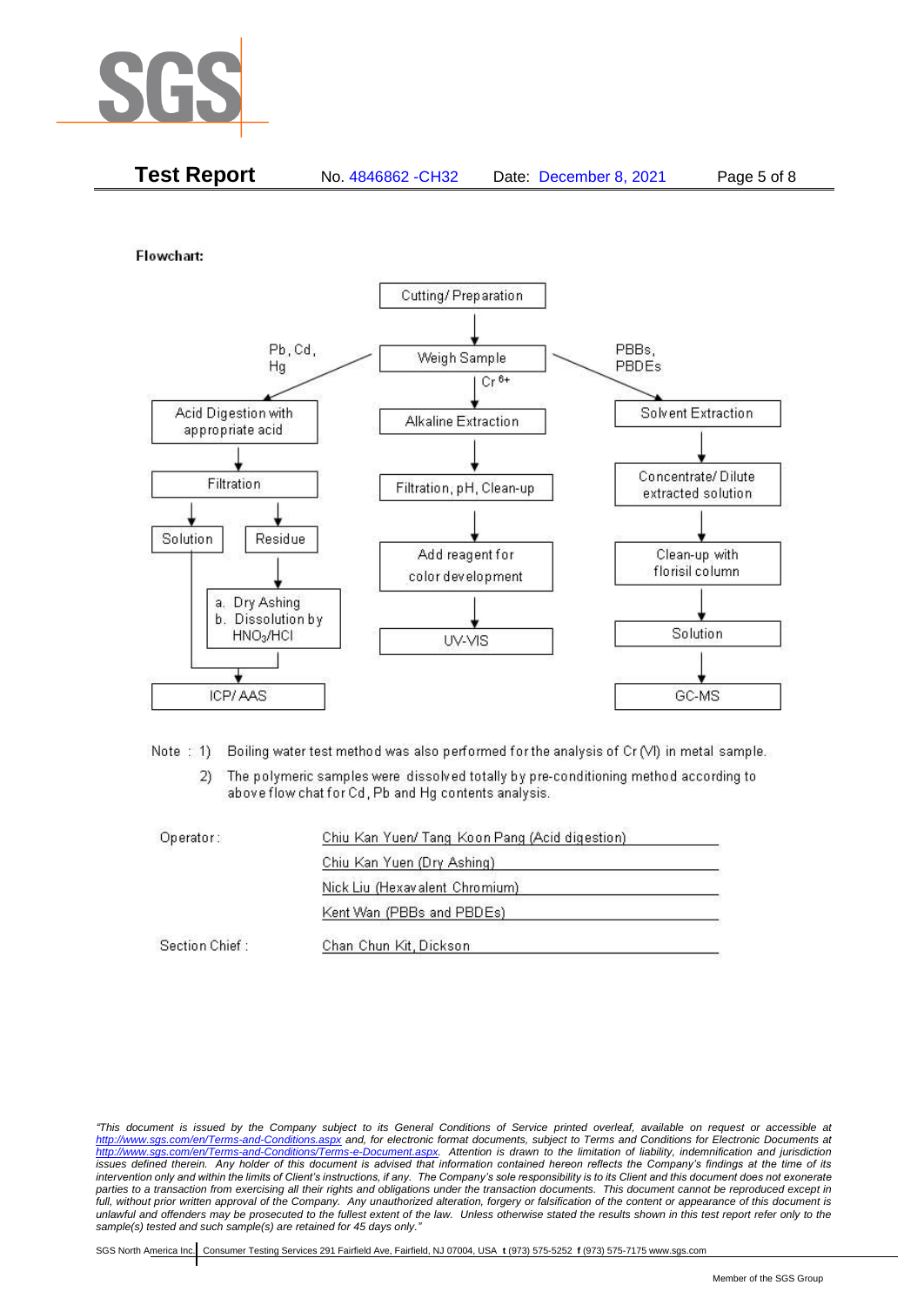

| Test Report | No. 4846862 - CH32 | Date: December 8, 2021 | Page 6 of 8 |
|-------------|--------------------|------------------------|-------------|
|-------------|--------------------|------------------------|-------------|

#### **Flowchart for Phthalates measurement**

Method: IEC 62321-8:2017



| Tested by  | Lumpy Lee   |  |
|------------|-------------|--|
| Checked by | Edmund Kwan |  |

*<sup>&</sup>quot;This document is issued by the Company subject to its General Conditions of Service printed overleaf, available on request or accessible at <http://www.sgs.com/en/Terms-and-Conditions.aspx> and, for electronic format documents, subject to Terms and Conditions for Electronic Documents at [http://www.sgs.com/en/Terms-and-Conditions/Terms-e-Document.aspx.](http://www.sgs.com/en/Terms-and-Conditions/Terms-e-Document.aspx) Attention is drawn to the limitation of liability, indemnification and jurisdiction issues defined therein. Any holder of this document is advised that information contained hereon reflects the Company's findings at the time of its intervention only and within the limits of Client's instructions, if any. The Company's sole responsibility is to its Client and this document does not exonerate*  parties to a transaction from exercising all their rights and obligations under the transaction documents. This document cannot be reproduced except in *full, without prior written approval of the Company. Any unauthorized alteration, forgery or falsification of the content or appearance of this document is unlawful and offenders may be prosecuted to the fullest extent of the law. Unless otherwise stated the results shown in this test report refer only to the sample(s) tested and such sample(s) are retained for 45 days only."*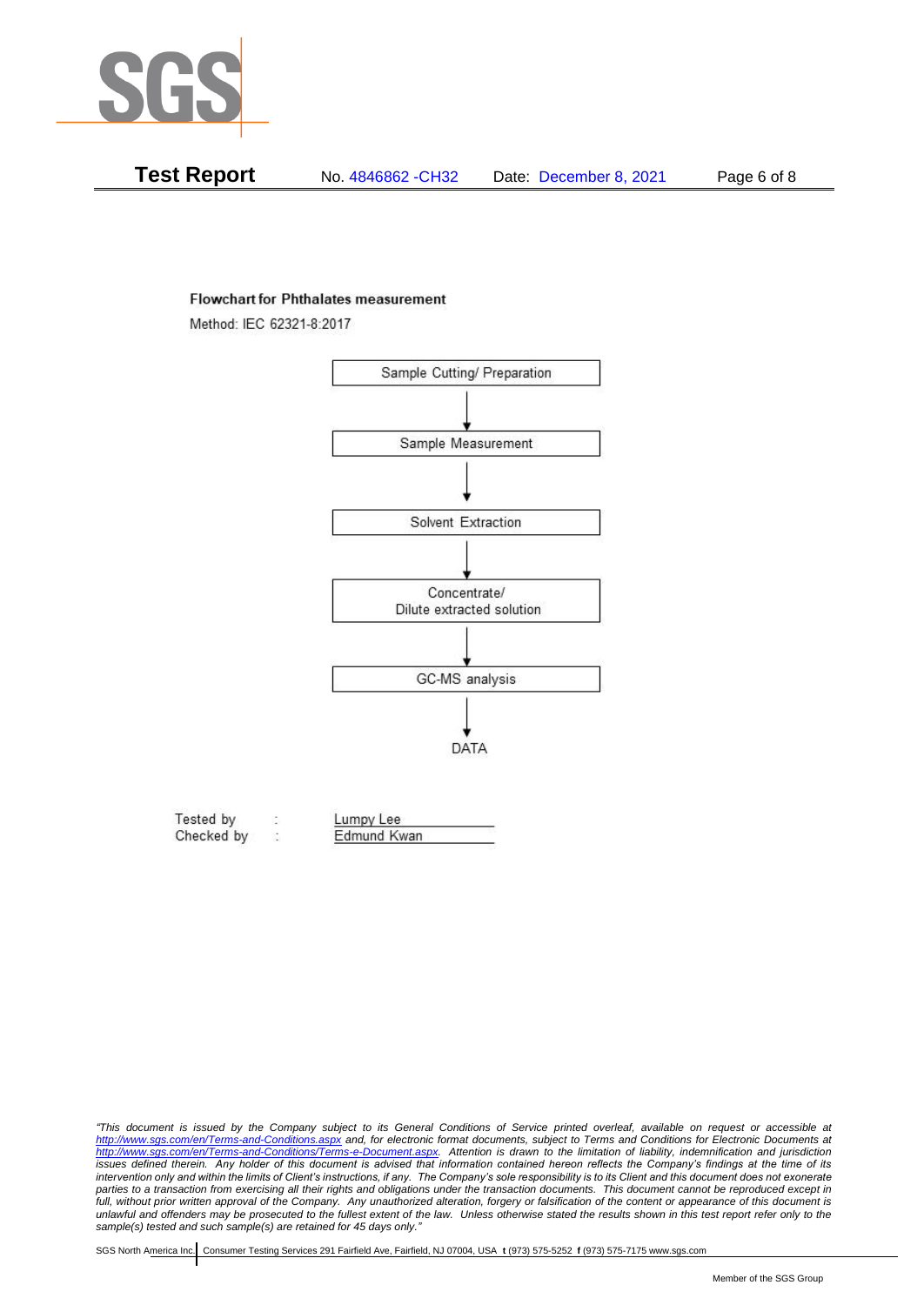

**Test Report** No. 4846862 -CH32 Date: December 8, 2021 Page 7 of 8

## **Flowchart for Halogen Free Test**

Method: BS EN14582:2016



Operator: Tang Ying Sam Supervisor: Chan Chun Kit (Dickson)

*"This document is issued by the Company subject to its General Conditions of Service printed overleaf, available on request or accessible at <http://www.sgs.com/en/Terms-and-Conditions.aspx> and, for electronic format documents, subject to Terms and Conditions for Electronic Documents at [http://www.sgs.com/en/Terms-and-Conditions/Terms-e-Document.aspx.](http://www.sgs.com/en/Terms-and-Conditions/Terms-e-Document.aspx) Attention is drawn to the limitation of liability, indemnification and jurisdiction issues defined therein. Any holder of this document is advised that information contained hereon reflects the Company's findings at the time of its intervention only and within the limits of Client's instructions, if any. The Company's sole responsibility is to its Client and this document does not exonerate parties to a transaction from exercising all their rights and obligations under the transaction documents. This document cannot be reproduced except in full, without prior written approval of the Company. Any unauthorized alteration, forgery or falsification of the content or appearance of this document is unlawful and offenders may be prosecuted to the fullest extent of the law. Unless otherwise stated the results shown in this test report refer only to the sample(s) tested and such sample(s) are retained for 45 days only."*